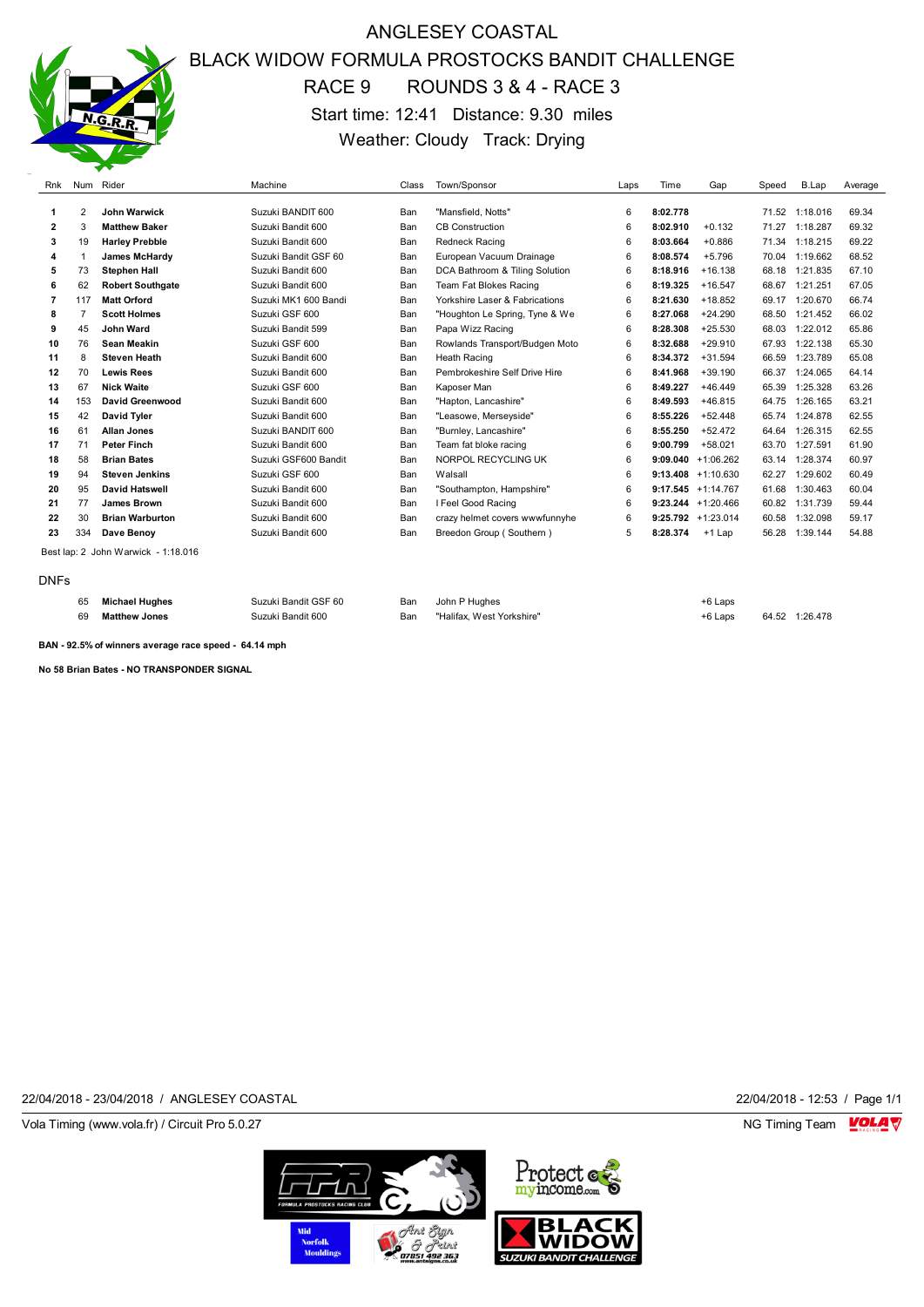Lap Time

Allan Jones

 Brian Bates **START** 

> **1:29.970 1:28.374** 1:30.045 1:30.787 1:32.301

Brian Warburton

**START** 

 **1:34.057 1:33.883 1:32.325 1:32.098** 1:32.267

Dave Benoy

**START** 

 **1:39.144** 1:41.536 1:41.940 1:40.383

**START** 

 **1:28.511** 1:28.571 **1:26.315** 1:27.129 1:26.942

### ANGLESEY COASTAL BLACK WIDOW FORMULA PROSTOCKS BANDIT CHALLENGE RACE 9 ROUNDS 3 & 4 - RACE 3

### LAP TIMES

Lap

| _ap | Time         |
|-----|--------------|
|     |              |
|     | <b>START</b> |
| 1   |              |
| 2   | 1:26.339     |
| 3   | 1:27.457     |
| 4   | 1:28.266     |
| 5   | 1:27.681     |
| 6   | 1:26.165     |

| Lap | Time         |
|-----|--------------|
|     |              |
|     | <b>START</b> |
| 1   |              |
| 2   | 1:31.739     |
| 3   | 1:32.951     |
| 4   | 1:32.186     |
| 5   | 1:32496      |
| 6   | 1:32.258     |
|     |              |

### James McHardy

|   | <b>START</b> |
|---|--------------|
| 1 |              |
| 2 | 1:21.297     |
| 3 | 1:19.662     |
| 4 | 1:19.768     |
| 5 | 1:20.120     |
| հ | 1:20.356     |

| John Ward |          |
|-----------|----------|
|           | START    |
| 1         |          |
| 2         | 1:24,225 |
| 3         | 1:23.225 |
| Λ         | חחם בר∙ו |

| з | 1:23.225 |
|---|----------|
| 4 | 1.23909  |
| 5 | 1:22.012 |
| 6 | 1:22.047 |
|   |          |

|   | <b>START</b> |  |
|---|--------------|--|
| 1 |              |  |
| 2 | 1:21.201     |  |
| 3 | 1:19.651     |  |
| 4 | 1:18.016     |  |
| 5 | 1:18.514     |  |
| հ | 1.18422      |  |

Lewis Rees

| David Hatswell |
|----------------|
|                |
|                |

|   | <b>START</b> |
|---|--------------|
| 1 |              |
| 2 | 1:30.463     |
| 3 | 1:32.526     |
| 4 | 1:31 088     |
| 5 | 1:33.595     |
| 6 | 1:33.449     |
|   |              |

|   | <b>START</b> |
|---|--------------|
| 1 |              |
| 2 | 1:29.687     |
| 3 | 1:28.517     |
| 4 | 1:27.331     |
| 5 | 1:24.878     |
| 6 | 1:26.715     |

David Tyler

| <b>Harley Prebble</b> |  |
|-----------------------|--|

| <b>START</b> |          |  |
|--------------|----------|--|
| 1            |          |  |
| 2            | 1:20.621 |  |
| 3            | 1:19.450 |  |
| 4            | 1:18.632 |  |
| 5            | 1:18.215 |  |
| հ            | 1.18.386 |  |
|              |          |  |

James Brown

David Greenwood

22/04/2018 - 23/04/2018 / ANGLESEY COASTAL 22/04/2018 - 12:52 / Page 1/2

Vola Timing (www.vola.fr) / Circuit Pro 5.0.27 NG Timing Team Motor NG Timing Team Motor NG Timing Team Motor

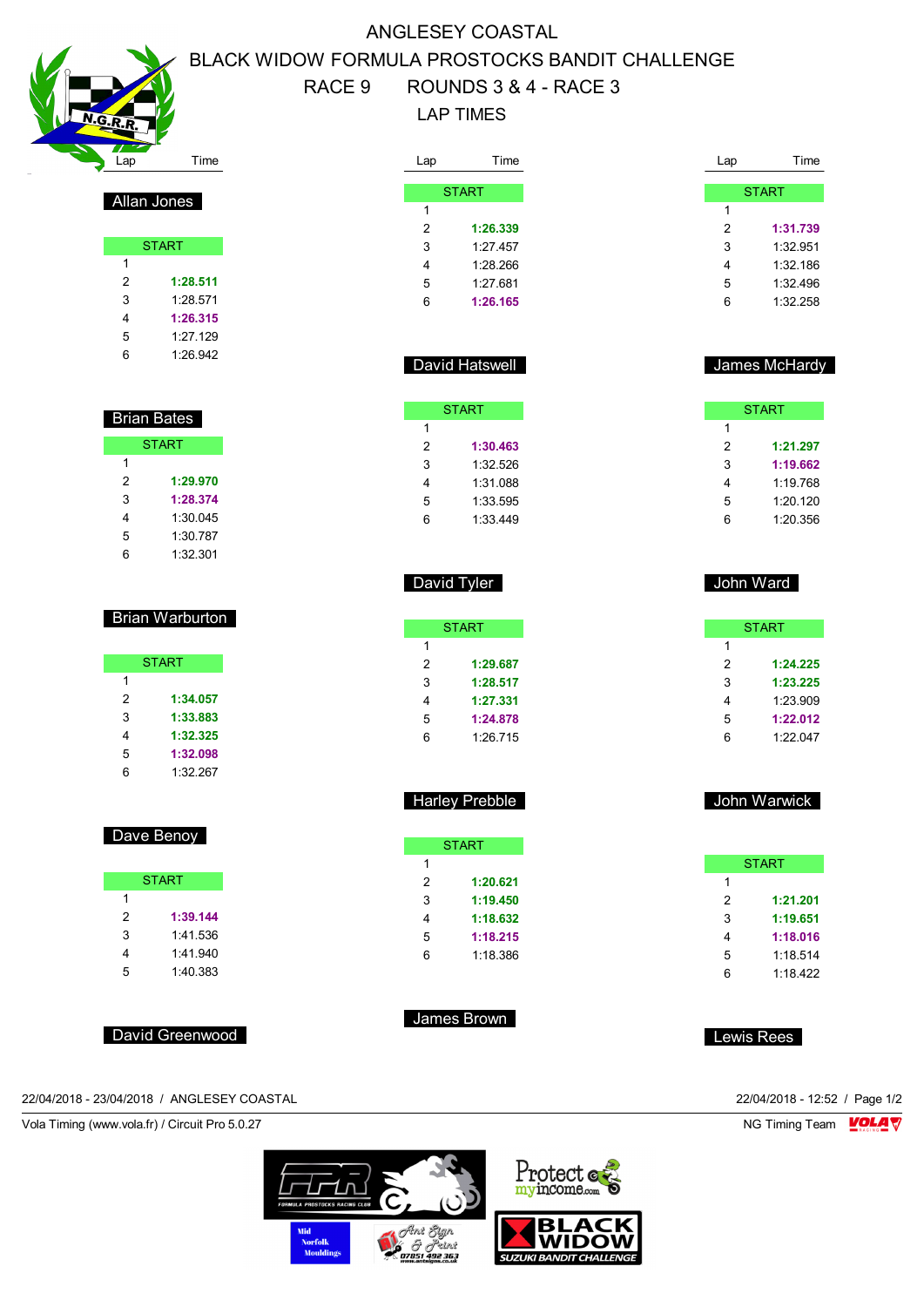ANGLESEY COASTAL BLACK WIDOW FORMULA PROSTOCKS BANDIT CHALLENGE RACE 9 ROUNDS 3 & 4 - RACE 3 LAP TIMES

| Lap | Time         |
|-----|--------------|
|     |              |
|     | <b>START</b> |
| 1   |              |
| 2   | 1:26.535     |
| 3   | 1:26.244     |
| 4   | 1:25.674     |
| 5   | 1:24.262     |
| 6   | 1:24.065     |
|     |              |

#### Matt Orford

| <b>START</b> |          |  |
|--------------|----------|--|
| 1            |          |  |
| 2            | 1:24.103 |  |
| 3            | 1:23.670 |  |
| 4            | 1:21.059 |  |
| 5            | 1.21.231 |  |
| հ            | 1:20.670 |  |

#### Matthew Baker

| <b>START</b> |          |  |
|--------------|----------|--|
| 1            |          |  |
| 2            | 1:20.710 |  |
| 3            | 1:18.287 |  |
| 4            | 1:18.596 |  |
| 5            | 1:18.451 |  |
| հ            | 1.18790  |  |

### Matthew Jones

|   | <b>START</b> |  |
|---|--------------|--|
| 1 |              |  |
| 2 | 1:26.478     |  |
|   |              |  |
|   |              |  |

| Michael Hughes |  |
|----------------|--|
|                |  |

| <b>START</b> |  |
|--------------|--|
|              |  |

#### Nick Waite

|               | <b>START</b> |  |
|---------------|--------------|--|
| 1             |              |  |
| $\mathcal{P}$ | 1:25.328     |  |
| 3             | 1.27573      |  |
| 4             | 1:28.477     |  |
| 5             | 1:27.665     |  |
| ี่ค           | 1:25.969     |  |

| Lap | Time         | Lap | Time         |
|-----|--------------|-----|--------------|
|     | Peter Finch  |     | Steven Heath |
|     | <b>START</b> |     | <b>START</b> |
| 1   |              | 1   |              |
| 2   | 1:30.069     | 2   | 1:24.086     |
| 3   | 1:29.004     | 3   | 1:25.206     |
| 4   | 1:28.554     | 4   | 1:24.016     |
| 5   | 1:27.591     | 5   | 1:23.789     |
| 6   | 1:28.402     | 6   | 1:24.652     |

| <b>Robert Southgate</b> |
|-------------------------|
|                         |

|   | START    |
|---|----------|
| 1 |          |
| 2 | 1:22.034 |
| 3 | 1.22447  |
| 4 | 1:21.684 |
| 5 | 1:21.251 |
| հ | 1:22.208 |

| <b>START</b> |          |  |
|--------------|----------|--|
| 1            |          |  |
| 2            | 1:30.548 |  |
| 3            | 1:29.932 |  |
| 4            | 1:29.602 |  |
| 5            | 1:30.953 |  |
| 6            | 1:33.271 |  |

Steven Jenkins

|   | <b>Scott Holmes</b> |
|---|---------------------|
|   | START               |
| 1 |                     |
| 2 | 1:24.182            |
| 3 | 1:23.545            |
|   | 1:22.693            |

 **1:21.452** 1:21.851

|--|

|   | START    |
|---|----------|
| 1 |          |
| 2 | 1:24.230 |
| 3 | 1:25.252 |
| 4 | 1.27 663 |
| 5 | 1:22.138 |
| հ | 1.22.800 |

#### Stephen Hall

|   | START    |
|---|----------|
| 1 |          |
| 2 | 1:21.891 |
| 3 | 1:21.835 |
| 4 | 1:22.598 |
| 5 | 1:22708  |
| հ | 1:22.232 |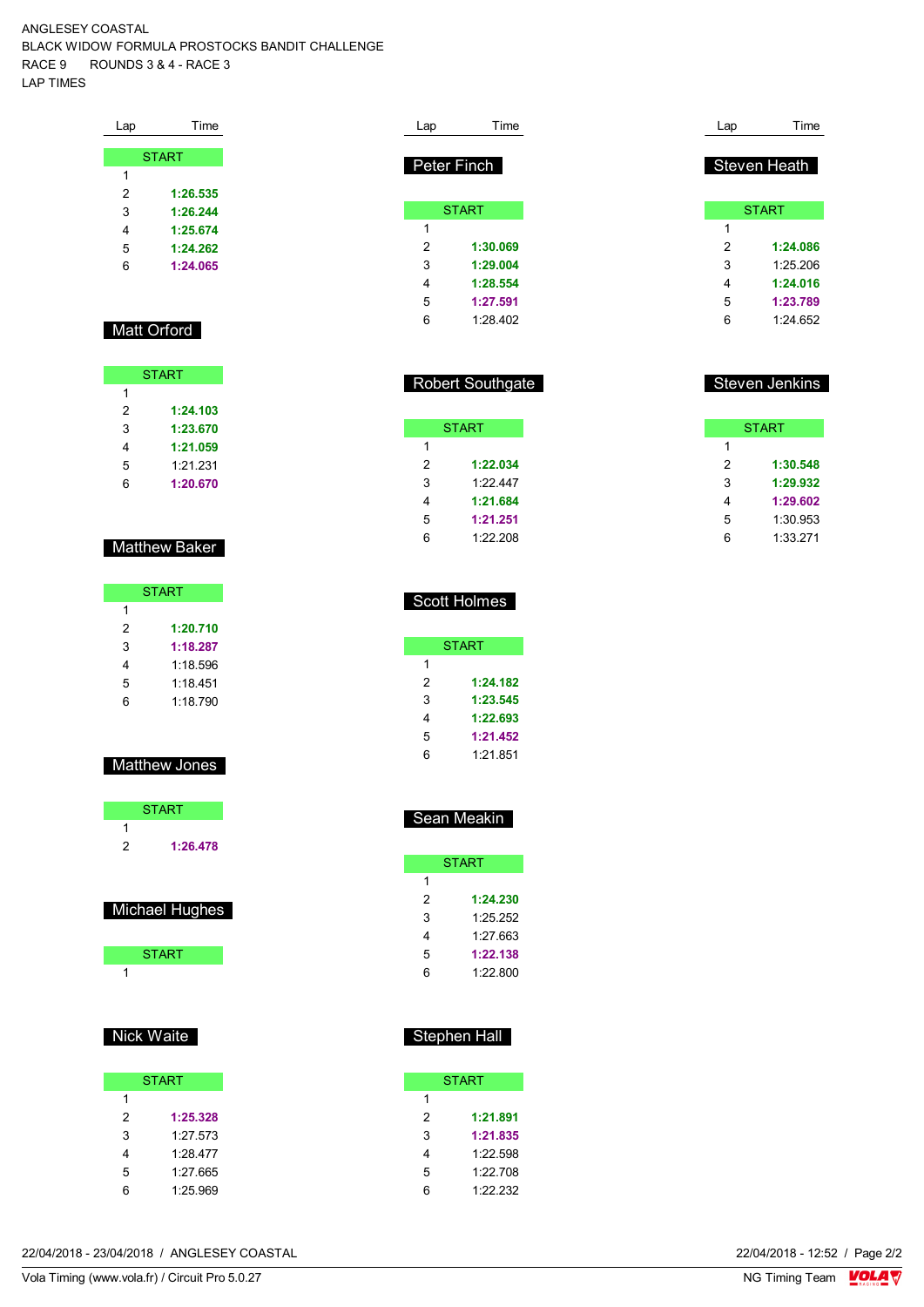## ANGLESEY COASTAL BLACK WIDOW FORMULA PROSTOCKS BANDIT CHALLENGE RACE 9 ROUNDS 3 & 4 - RACE 3 LAP CHART

| ▼▼    |                | 2.              | 3. | 4.                      | 5. | 6. | 7.  | 8.             | 9. | <b>10.</b> | 11. | 12. | 13. | TA. | 15. | 16. | 17. | 18. | 19. | 20. | 21. | 22.             | 23. | 24. | 25. |
|-------|----------------|-----------------|----|-------------------------|----|----|-----|----------------|----|------------|-----|-----|-----|-----|-----|-----|-----|-----|-----|-----|-----|-----------------|-----|-----|-----|
| Start |                |                 |    |                         |    |    |     |                |    |            |     |     |     |     |     |     |     |     |     |     |     |                 |     |     |     |
| Lap 1 | $\mathbf{2}$   |                 | 73 | 3                       | 19 | 62 | 76  | 117            | 8  | 45         |     | 153 | 67  | 69  | 70  | 95  | 71  | 58  | 61  | 42  | 94  | 30              | 77  | 334 | 65  |
| Lap 2 | $\overline{2}$ |                 | 3  | 19                      | 73 | 62 | 76  | 117            | 8  | 45         |     | 67  | 153 | 69  | 70  | 61  | 95  | 71  | 58  | 42  | 94  | 77              | 30  | 334 |     |
| Lap 3 | 3              | $\overline{2}$  |    | 19                      | 73 | 62 | 117 | 76             | 45 | 7          | 8   | 67  | 153 | 70  | 61  | 58  | 71  | 42  | 95  | 94  | 77  | 30 <sub>1</sub> | 334 |     |     |
| Lap 4 | 3              | $\bullet$<br>z. | 19 | $\overline{\mathbf{A}}$ | 73 | 62 | 117 | $\mathbf{r}$   | 45 | 8          | 76  | 70  | 67  | 153 | 61  | 42  | 71  | 58  | 94  | 95  | 77  | 30 <sub>2</sub> | 334 |     |     |
| Lap 5 | 3              | $\mathbf{2}$    | 19 |                         | 73 | 62 | 117 | $\overline{z}$ | 45 | 8          | 76  | 70  | 67  | 153 | 61  | 42  | 71  | 58  | 94  | 95  | 77  | 30 <sub>1</sub> | 334 |     |     |
| Lap 6 | $\overline{2}$ | 3               | 19 |                         | 73 | 62 | 117 | $\overline{ }$ | 45 | 76         | 8   | 70  | 67  | 153 | 42  | 61  | 71  | 58  | 94  | 95  | 77  | 30              |     |     |     |

22/04/2018 - 23/04/2018 / ANGLESEY COASTAL 22/04/2018 - 12:52 / Page 1/1

Vola Timing (www.vola.fr) / Circuit Pro 5.0.27 **NG Timing Team** Vola Timing Team VOLA V